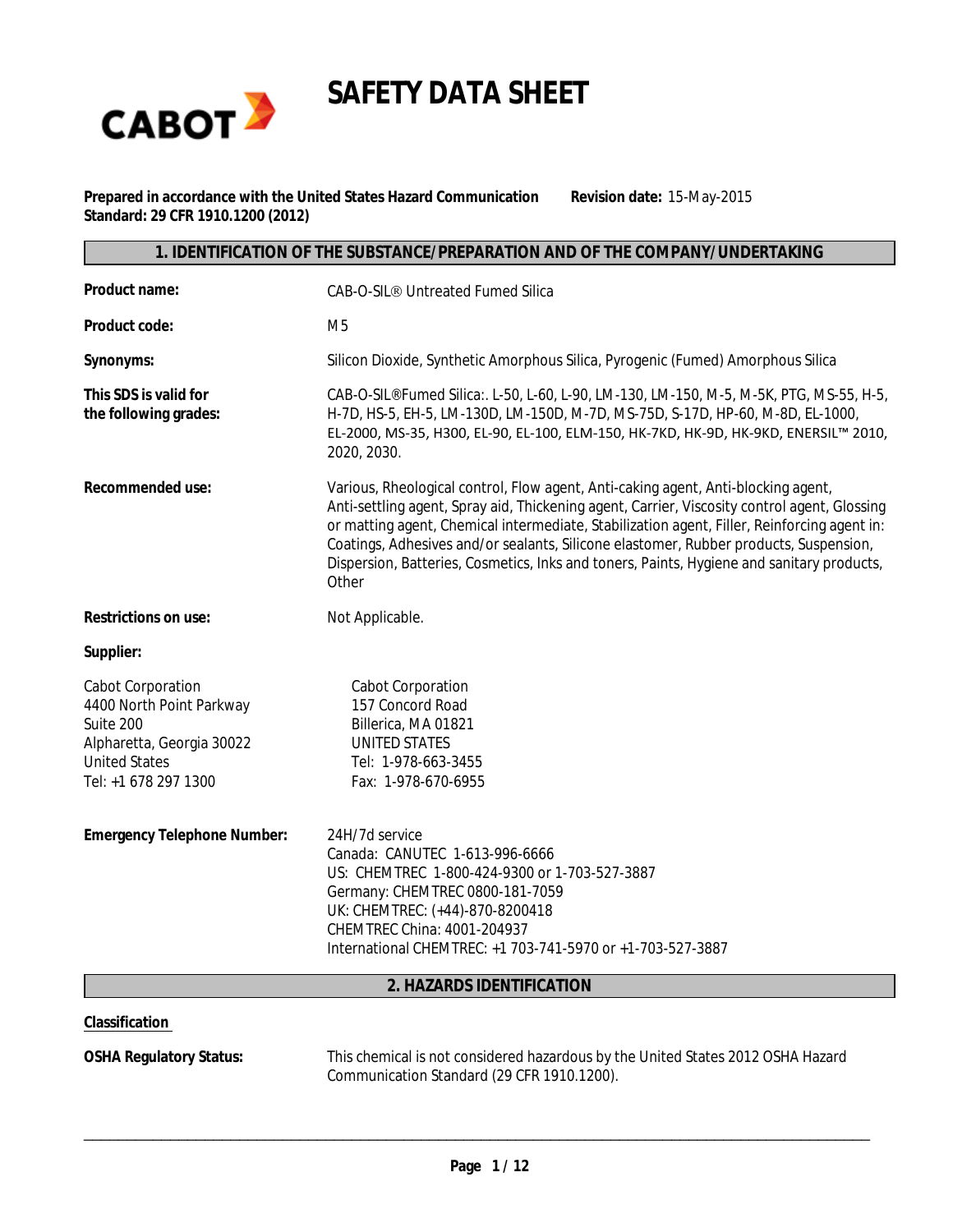# **Label Elements**

| Pictogram:<br>Signal Word:                    | None<br>None                                                                                                                                                                                                                                                                                                                      |
|-----------------------------------------------|-----------------------------------------------------------------------------------------------------------------------------------------------------------------------------------------------------------------------------------------------------------------------------------------------------------------------------------|
| Hazard statements:                            | None                                                                                                                                                                                                                                                                                                                              |
| Precautionary Statements:                     | None                                                                                                                                                                                                                                                                                                                              |
| Hazards not otherwise classified (HNOC)       |                                                                                                                                                                                                                                                                                                                                   |
| None.                                         |                                                                                                                                                                                                                                                                                                                                   |
| Potential health effects                      |                                                                                                                                                                                                                                                                                                                                   |
| Principle Routes of Exposure:                 | Inhalation, Skin Contact, Eye contact                                                                                                                                                                                                                                                                                             |
| Eye Contact:                                  | May cause mechanical irritation. Avoid contact with eyes.                                                                                                                                                                                                                                                                         |
| Skin Contact:                                 | May cause mechanical irritation and skin drying. Avoid contact with skin. No cases of<br>sensitization in humans have been reported.                                                                                                                                                                                              |
| Inhalation:                                   | Dust may be irritating to respiratory tract. Provide appropriate exhaust ventilation at<br>machinery and at places where dust can be generated. See also Section 8.                                                                                                                                                               |
| Ingestion:                                    | Adverse health effects are not expected. See Section 11.                                                                                                                                                                                                                                                                          |
|                                               |                                                                                                                                                                                                                                                                                                                                   |
| Carcinogenicity:                              | Does not contain any substances greater than 0.1% listed by IARC (International Agency<br>for Research on Cancer), NTP (National Toxicology Program), OSHA (Occupational Safety<br>and Health Administration), ACGIH (American Conference for Governmental Industrial<br>Hygienists) or EU (European Union). See also Section 11. |
| Target Organ Effects:                         | Lungs, See Section 11                                                                                                                                                                                                                                                                                                             |
| Medical Conditions Aggravated by<br>Exposure: | Asthma, Respiratory disorder                                                                                                                                                                                                                                                                                                      |
| <b>Potential Environmental Effects:</b>       | None known. See Section 12.                                                                                                                                                                                                                                                                                                       |

# **3. COMPOSITION/INFORMATION ON INGREDIENTS**

**Synonyms:** Silicon Dioxide, Synthetic Amorphous Silica, Pyrogenic (Fumed) Amorphous Silica.

| Chemi<br>name<br>iiual                                     | CAS No                                         | $\sim$ 0/<br>weight-% | secret |
|------------------------------------------------------------|------------------------------------------------|-----------------------|--------|
| Pyrogenic Silica<br>∖vn:<br>morphous,<br>Аľ<br>пенс<br>. . | $ -$<br>ושי<br>.<br>٠.<br>ັບ∠<br>$\sim$ $\sim$ | oο<br>, , , ,         |        |

\*Regulatory information is found under the general silica: CAS RN 7631-86-9, EINECS RN 231-545-4 The hyphen (-) means "not applicable"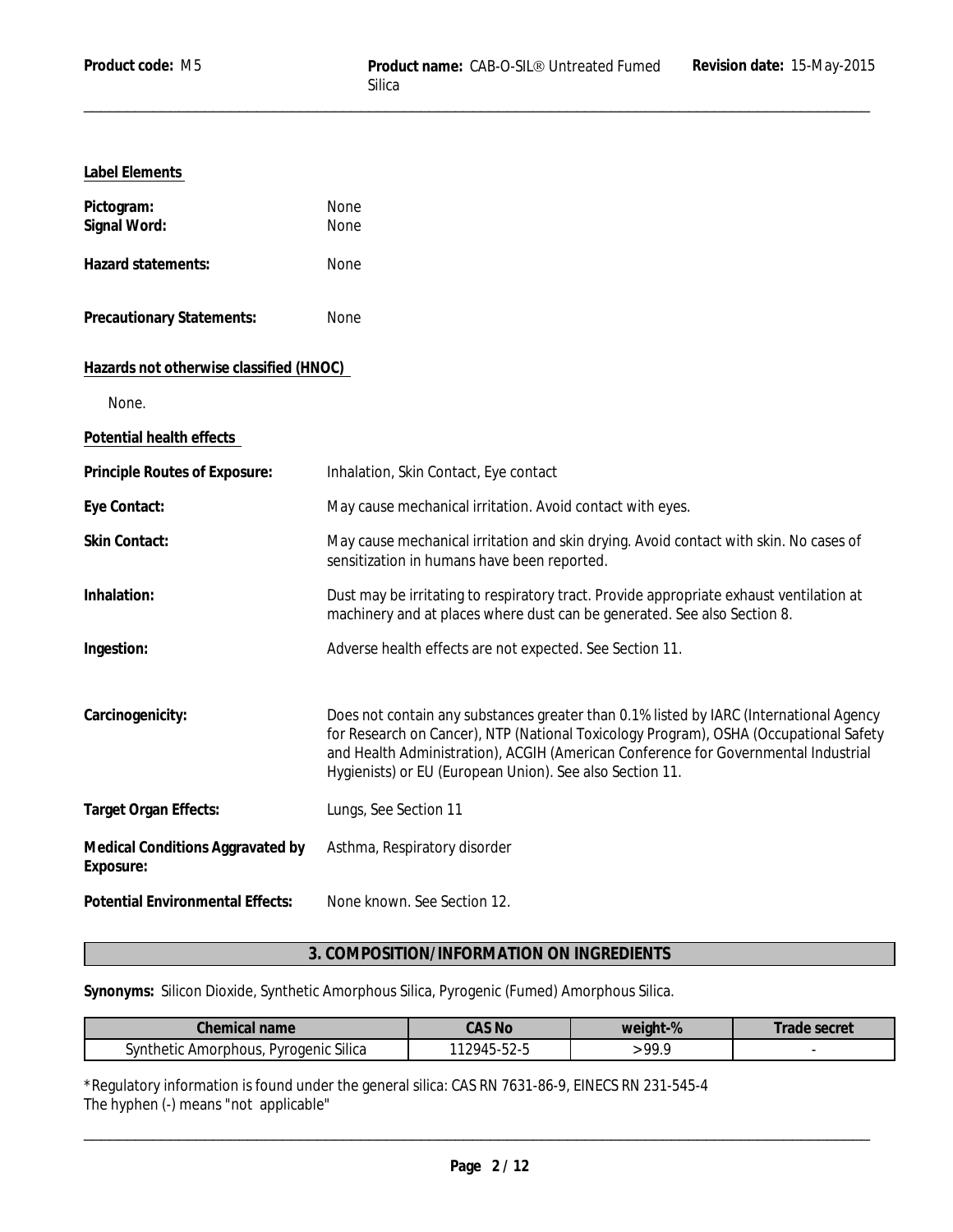|                                                             | 4. FIRST AID MEASURES                                                                                                                                                                                             |  |
|-------------------------------------------------------------|-------------------------------------------------------------------------------------------------------------------------------------------------------------------------------------------------------------------|--|
| FIRST AID MEASURES                                          |                                                                                                                                                                                                                   |  |
| Skin Contact                                                | Wash thoroughly with soap and water. Seek medical attention if symptoms develop.                                                                                                                                  |  |
| Eye contact                                                 | Flush eyes immediately with large amounts of water for 15 minutes. Seek medical<br>attention if symptoms develop.                                                                                                 |  |
| Inhalation                                                  | If cough, shortness of breath or other breathing problems occur, move to fresh air. Seek<br>medical attention if symptoms persist. If necessary, restore normal breathing through<br>standard first aid measures. |  |
| Ingestion                                                   | Do not induce vomiting. If conscious, give several glasses of water. Never give anything<br>by mouth to an unconscious person.                                                                                    |  |
| Most important symptoms and effects, both acute and delayed |                                                                                                                                                                                                                   |  |
| Symptoms:                                                   | The most important known symptoms and effects are described in Section 2 and/or in<br>Section 11.                                                                                                                 |  |
|                                                             | Indication of any immediate medical attention and special treatment needed                                                                                                                                        |  |
| Note to physicians:                                         | Treat symptomatically.                                                                                                                                                                                            |  |
|                                                             | 5. FIRE-FIGHTING MEASURES                                                                                                                                                                                         |  |
| Suitable Extinguishing Media:                               | Silica is non-combustible, therefore no extinguishing media needs to be identified.                                                                                                                               |  |
| Unsuitable Extinguishing Media:                             | None.                                                                                                                                                                                                             |  |
| Specific hazards arising from the<br>chemical:              | None.                                                                                                                                                                                                             |  |
| Hazardous combustion products:                              | None.                                                                                                                                                                                                             |  |
| Protective equipment and<br>precautions for firefighters:   | Wear suitable protective equipment. In the event of fire, wear self-contained breathing<br>apparatus.                                                                                                             |  |
| Risk of Dust Explosion:                                     | Not Applicable                                                                                                                                                                                                    |  |
|                                                             | 6. ACCIDENTAL RELEASE MEASURES                                                                                                                                                                                    |  |
|                                                             | Personal precautions, protective equipment and emergency procedures                                                                                                                                               |  |
| Personal precautions:                                       | Avoid dust formation. Ensure adequate ventilation. Use personal protective equipment.<br>See also Section 8.                                                                                                      |  |
| For emergency responders:                                   | Use personal protection recommended in Section 8.                                                                                                                                                                 |  |
| <b>Environmental Precautions:</b>                           |                                                                                                                                                                                                                   |  |
| <b>Environmental Precautions:</b>                           | Contain spilled product on land, if possible. Local authorities should be advised if<br>significant spillages cannot be contained.                                                                                |  |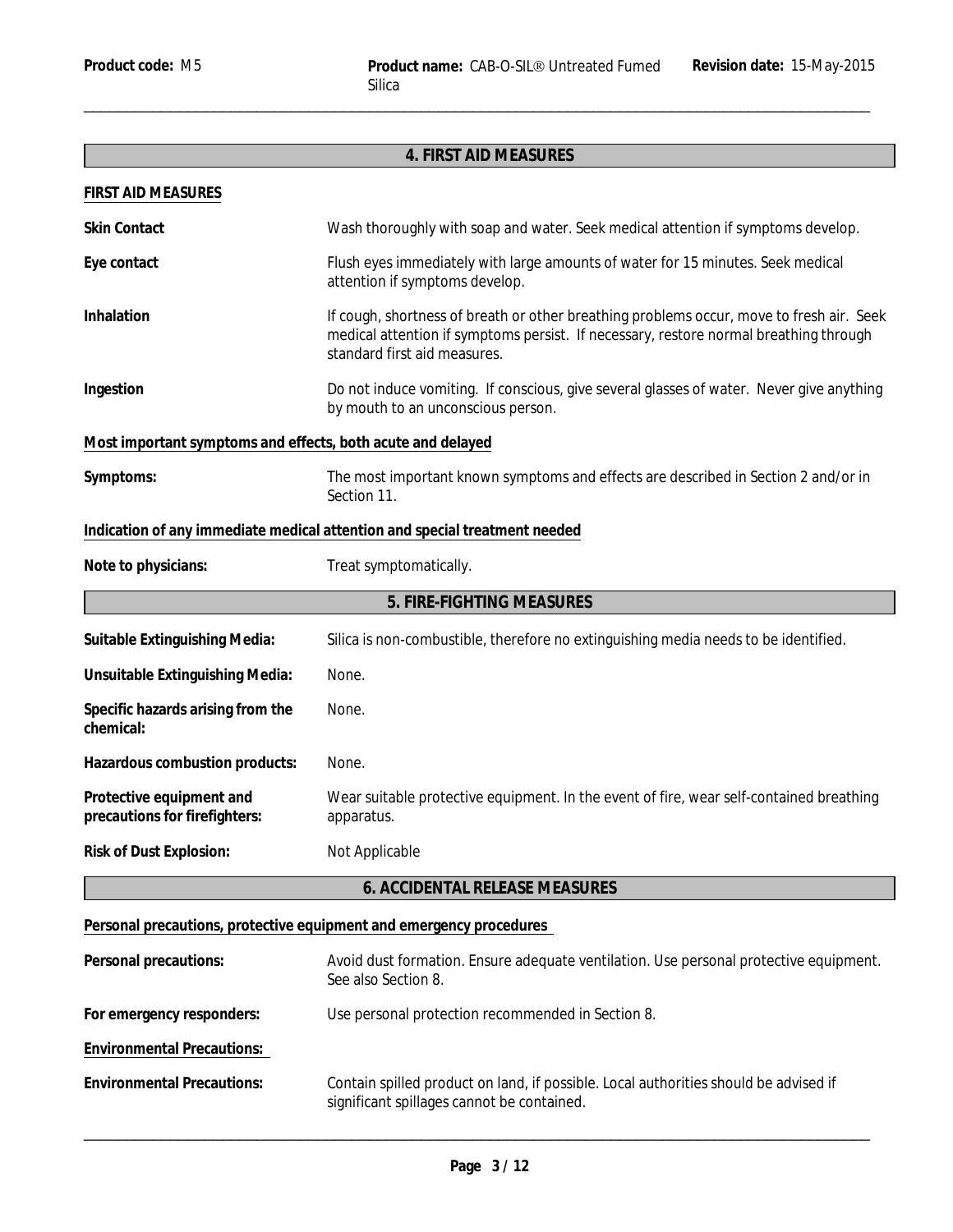| Methods and material for containment and cleaning up                                                                     |                                                                                                                                                                                                                                                                                                                                                                                                                                                                                                                                                                                             |                                                                                                                                                                                                                                                                                                                                                                                                                                                                 |
|--------------------------------------------------------------------------------------------------------------------------|---------------------------------------------------------------------------------------------------------------------------------------------------------------------------------------------------------------------------------------------------------------------------------------------------------------------------------------------------------------------------------------------------------------------------------------------------------------------------------------------------------------------------------------------------------------------------------------------|-----------------------------------------------------------------------------------------------------------------------------------------------------------------------------------------------------------------------------------------------------------------------------------------------------------------------------------------------------------------------------------------------------------------------------------------------------------------|
| Methods for containment:                                                                                                 | Prevent further leakage or spillage if safe to do so.                                                                                                                                                                                                                                                                                                                                                                                                                                                                                                                                       |                                                                                                                                                                                                                                                                                                                                                                                                                                                                 |
| Methods for cleaning up:                                                                                                 | Clean up promptly by vacuum. Use of a vacuum with high efficiency particulate air (HEPA)<br>filtration is recommended. Do not create a dust cloud by using a brush or compressed air.<br>Pick up and transfer to properly labelled containers. See Section 13.                                                                                                                                                                                                                                                                                                                              |                                                                                                                                                                                                                                                                                                                                                                                                                                                                 |
|                                                                                                                          |                                                                                                                                                                                                                                                                                                                                                                                                                                                                                                                                                                                             | 7. HANDLING AND STORAGE                                                                                                                                                                                                                                                                                                                                                                                                                                         |
| Precautions for safe handling                                                                                            |                                                                                                                                                                                                                                                                                                                                                                                                                                                                                                                                                                                             |                                                                                                                                                                                                                                                                                                                                                                                                                                                                 |
| Advice on safe handling:                                                                                                 | Avoid contact with skin and eyes. Avoid dust formation. Do not breathe dust. Provide<br>appropriate exhaust ventilation at machinery and at places where dust can be generated.<br>Do not create a dust cloud by using a brush or compressed air.<br>Take precautionary measures against static discharges. All metal parts of the mixing and<br>processing equipment must be earthed/grounded. Ensure all equipment is electrically<br>earthed/grounded before beginning transfer operations. Fine dust is capable of<br>penetrating electrical equipment and may cause electrical shorts. |                                                                                                                                                                                                                                                                                                                                                                                                                                                                 |
|                                                                                                                          |                                                                                                                                                                                                                                                                                                                                                                                                                                                                                                                                                                                             |                                                                                                                                                                                                                                                                                                                                                                                                                                                                 |
| Conditions for safe storage, including any incompatibilities                                                             |                                                                                                                                                                                                                                                                                                                                                                                                                                                                                                                                                                                             |                                                                                                                                                                                                                                                                                                                                                                                                                                                                 |
| <b>Storage Conditions:</b>                                                                                               | Keep containers tightly closed in a dry and well-ventilated place. Do not store together<br>with volatile chemicals as they may be adsorbed onto product. Store at ambient<br>conditions. Keep in properly labeled containers.                                                                                                                                                                                                                                                                                                                                                              |                                                                                                                                                                                                                                                                                                                                                                                                                                                                 |
| Incompatible materials:                                                                                                  | None known.                                                                                                                                                                                                                                                                                                                                                                                                                                                                                                                                                                                 |                                                                                                                                                                                                                                                                                                                                                                                                                                                                 |
|                                                                                                                          |                                                                                                                                                                                                                                                                                                                                                                                                                                                                                                                                                                                             | 8. EXPOSURE CONTROLS/PERSONAL PROTECTION                                                                                                                                                                                                                                                                                                                                                                                                                        |
| Exposure guidelines:                                                                                                     | The table below is a summary. Please see the specific legislation for complete<br>information.                                                                                                                                                                                                                                                                                                                                                                                                                                                                                              |                                                                                                                                                                                                                                                                                                                                                                                                                                                                 |
| Amorphous Silica, The regulatory<br>exposure limits are found under the Austria MAK<br>general silica, CAS RN 7631-86-9: | Australia:<br>Finland:<br>Germany TRGS 900:<br>India:<br>Ireland:<br>Norway:<br>Switzerland:<br>UK WEL:<br>US OSHA PEL:                                                                                                                                                                                                                                                                                                                                                                                                                                                                     | 2 mg/m <sup>3</sup> , TWA, Respirable<br>4 mg/m <sup>3</sup> , TWA, Inhalable fraction<br>$5 \text{ mg/m}^3$<br>4 mg/m <sup>3</sup> , TWA, Inhalable fraction<br>10 mg/m <sup>3</sup> , TWA<br>2.4 mg/m <sup>3</sup> , TWA, Respirable dust<br>1.5 mg/m <sup>3</sup> , TWA, Respirable dust<br>4 mg/m <sup>3</sup> , TWA<br>6 mg/m <sup>3</sup> , TWA, Inhalable fraction<br>2.4 mg/m <sup>3</sup> , TWA, Respirable fraction<br>6mg/m <sup>3</sup> (54 FR2701) |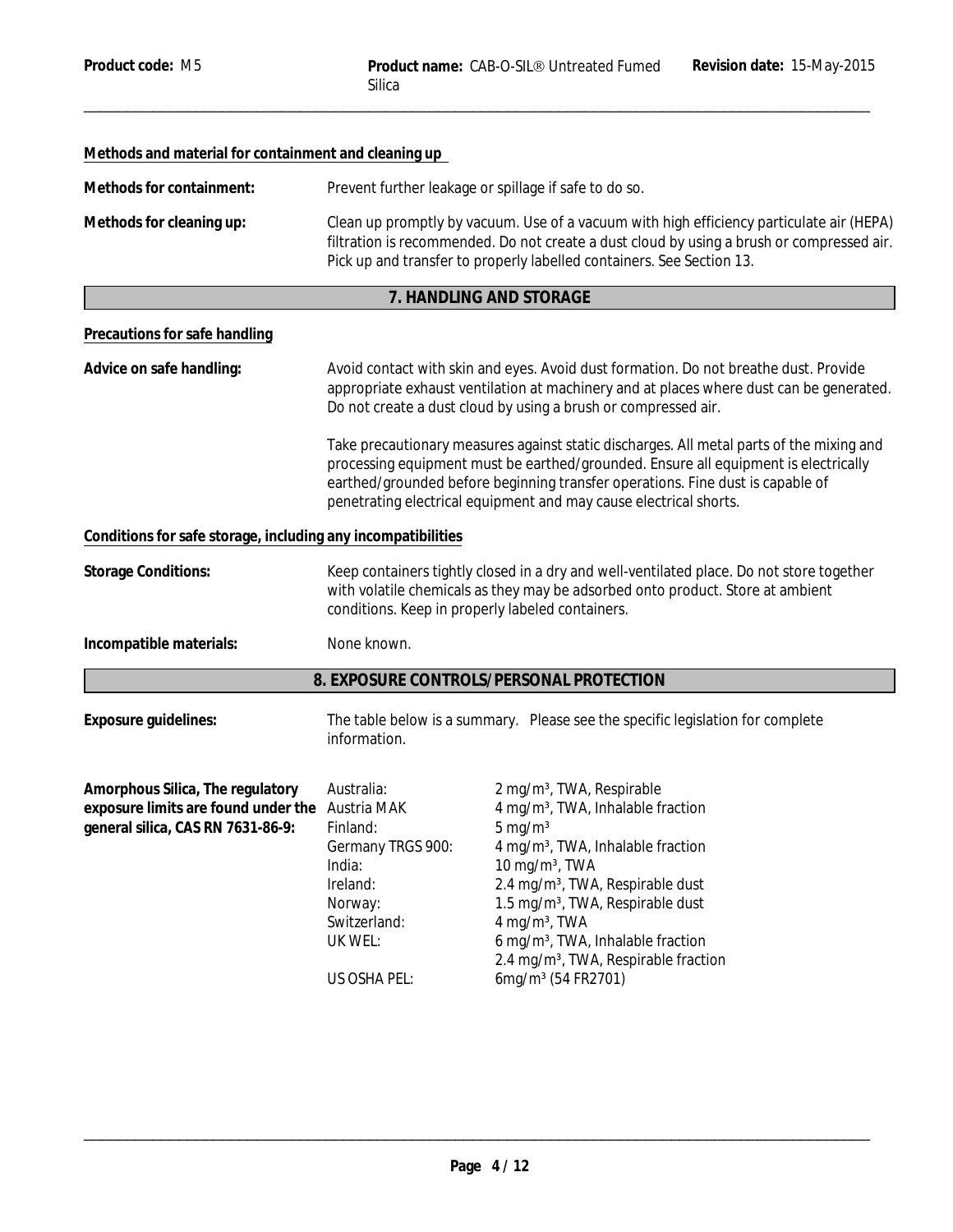10 mg/m $3$ , TWA, Inhalable

**Dust, or Particulates Not Otherwise Specified:**

|                  | 3 mg/m <sup>3</sup> TWA, Respirable                                                    |
|------------------|----------------------------------------------------------------------------------------|
| China:           | $8 \,\mathrm{mg/m^3}$ , TWA<br>10 mg/m <sup>3</sup> , STEL                             |
| France:          | 10 mg/m <sup>3</sup> , TWA Inhalable dust<br>5 mg/m <sup>3</sup> , TWA Respirable dust |
| Italy:           | 10 mg/m <sup>3</sup> , TWA, Inhalable<br>3 mg/m <sup>3</sup> , TWA, Respirable         |
| Malaysia:        | 10 mg/m <sup>3</sup> , TWA, Inhalable<br>3 mg/m <sup>3</sup> , TWA, Respirable         |
| Spain:           | 10 mg/m <sup>3</sup> , VLA, Inhalable<br>3 mg/m <sup>3</sup> , VLA, Respirable         |
| US ACGIH - PNOS: | 10 mg/m <sup>3</sup> , TWA, Inhalable<br>3 mg/m <sup>3</sup> , TWA, Respirable         |
| US OSHA - PEL:   | 15 mg/m <sup>3</sup> , TWA, Total dust<br>5 mg/m <sup>3</sup> , TWA, Respirable        |

#### NOTE:

In its facilities globally, Cabot Corporation manages silica to the Germany TRGS 900 occupational exposure limit of 4 mg/m<sup>3</sup>, TWA, Inhalable fraction

**MAK: Maximale Arbeitsplatzkonzentration (Maximum Workplace Concentration) PEL: Permissible Exposure Limit PNOS: Particulate Not Otherwise Specified STEL: Short Term Exposure Limit TRGS: Technische Regeln für Gefahrstoffe (Technical Rule for Hazardous Materials) TWA: Time Weighted Average US ACGIH: United States American Conference of Governmental Industrial Hygienists US OSHA: United States Occupational Safety and Health Administration VLA: Valore Límite Ambientales (Environmental Limit Value) WEL: Workplace Exposure Limit Engineering Controls:** Ensure adequate ventilation to maintain exposures below occupational limits. Provide appropriate local exhaust ventilation at machinery and at places where dust can be generated. **Personal protective equipment [PPE]** 

| Respiratory Protection: | Approved respirator may be necessary if local exhaust ventilation is not adequate.                                                                                      |
|-------------------------|-------------------------------------------------------------------------------------------------------------------------------------------------------------------------|
| Hand Protection:        | Wear protective gloves to prevent skin drying. Use protective barrier cream before<br>handling the product. Wash hands and other exposed skin with mild soap and water. |
| Eye/face Protection:    | Wear eye/face protection. Wear safety glasses with side shields (or goggles).                                                                                           |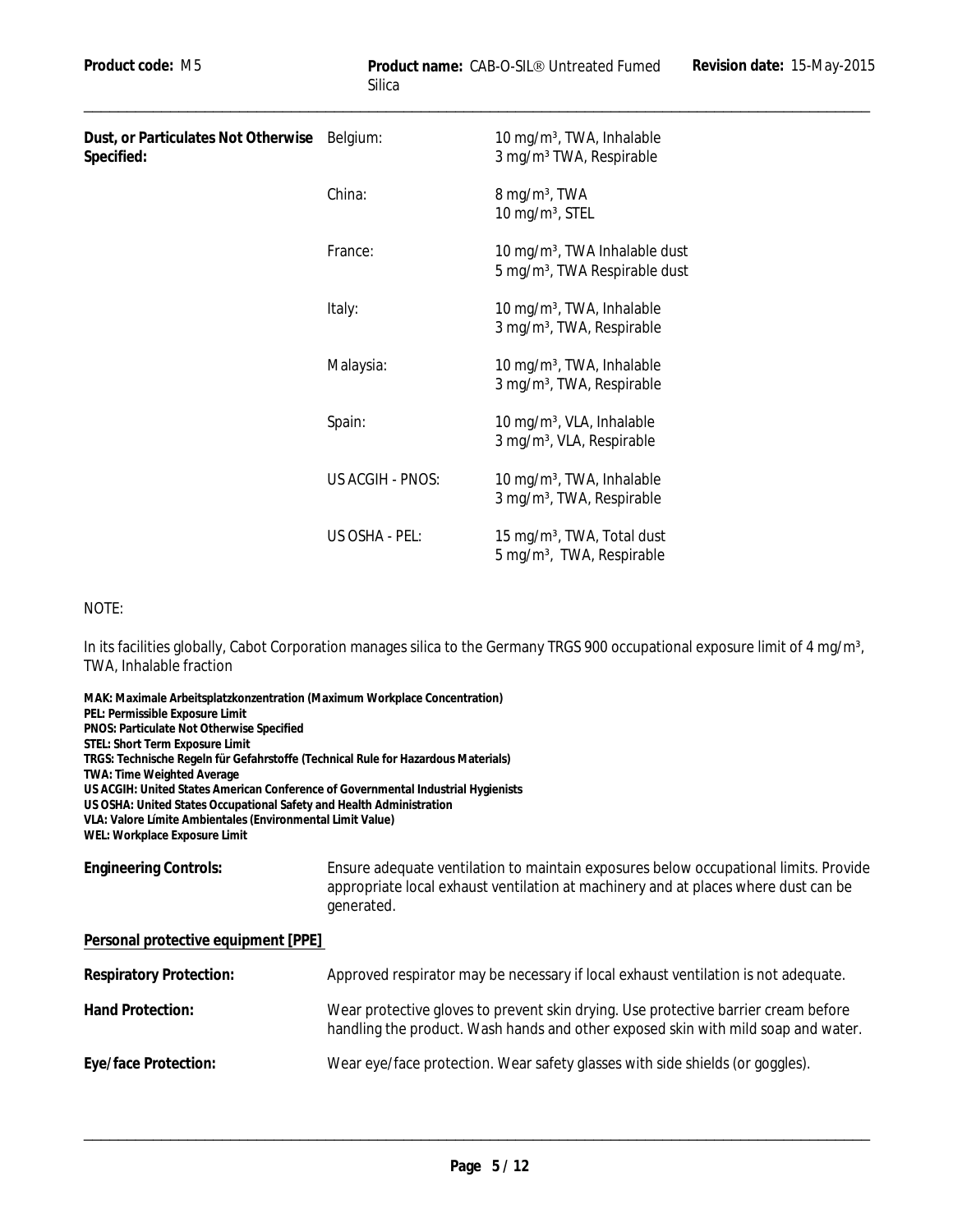| Product code: M5                 | Revision date: 15-May-2015<br>Product name: CAB-O-SIL <sup>®</sup> Untreated Fumed<br>Silica                                            |
|----------------------------------|-----------------------------------------------------------------------------------------------------------------------------------------|
| Skin and Body Protection:        | Wear suitable protective clothing. Wash clothing daily. Work clothing should not be<br>allowed out of the workplace.                    |
| Other:                           | Handle in accordance with good industrial hygiene and safety practice. Emergency<br>eyewash and safety shower should be located nearby. |
| Environmental exposure controls: | In accordance with all local legislation and permit requirements as applicable for dusts.                                               |

# **9. PHYSICAL AND CHEMICAL PROPERTIES**

| Not Applicable                                               |  |
|--------------------------------------------------------------|--|
|                                                              |  |
|                                                              |  |
| NIOSH Pocket Guide to Chemical Hazards                       |  |
| NIOSH Pocket Guide to Chemical Hazards                       |  |
|                                                              |  |
|                                                              |  |
|                                                              |  |
|                                                              |  |
|                                                              |  |
|                                                              |  |
|                                                              |  |
|                                                              |  |
|                                                              |  |
|                                                              |  |
|                                                              |  |
|                                                              |  |
|                                                              |  |
|                                                              |  |
|                                                              |  |
|                                                              |  |
|                                                              |  |
|                                                              |  |
|                                                              |  |
|                                                              |  |
|                                                              |  |
|                                                              |  |
| Not flammable. Product resists ignition and does not promote |  |
|                                                              |  |
|                                                              |  |
|                                                              |  |
|                                                              |  |
|                                                              |  |
|                                                              |  |
|                                                              |  |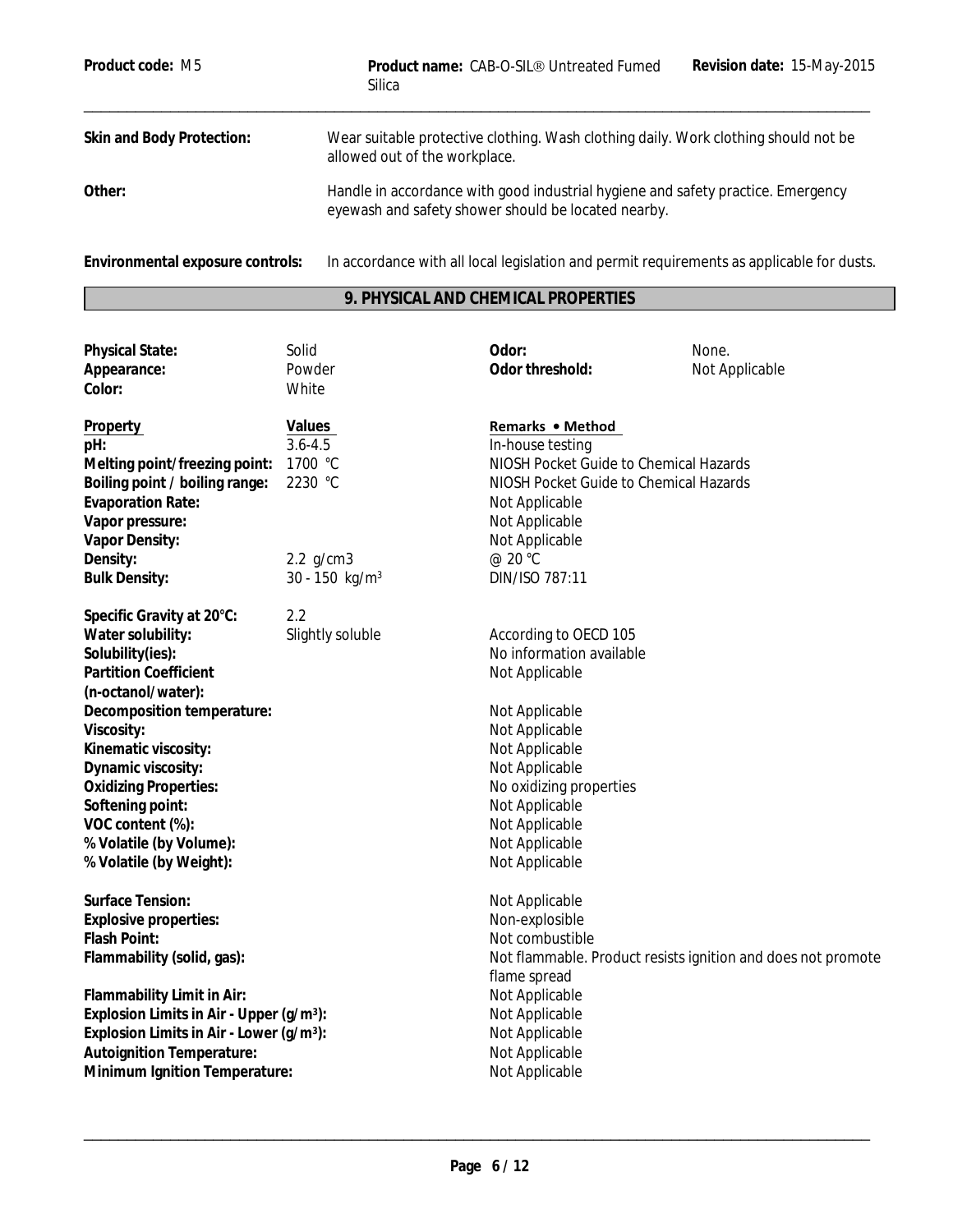| Minimum Ignition Energy:             |  |
|--------------------------------------|--|
| Ignition Energy:                     |  |
| Maximum Absolute Explosion Pressure: |  |
| Maximum Rate of Pressure Rise:       |  |
| Burn Velocity:                       |  |
| Kst Value:                           |  |
| Dust Explosion Classification:       |  |

**Not Applicable Not Applicable Not Applicable Not Applicable Burn Velocity:** Not combustible **Not Applicable** Not Applicable

 $\_$  ,  $\_$  ,  $\_$  ,  $\_$  ,  $\_$  ,  $\_$  ,  $\_$  ,  $\_$  ,  $\_$  ,  $\_$  ,  $\_$  ,  $\_$  ,  $\_$  ,  $\_$  ,  $\_$  ,  $\_$  ,  $\_$  ,  $\_$  ,  $\_$  ,  $\_$  ,  $\_$  ,  $\_$  ,  $\_$  ,  $\_$  ,  $\_$  ,  $\_$  ,  $\_$  ,  $\_$  ,  $\_$  ,  $\_$  ,  $\_$  ,  $\_$  ,  $\_$  ,  $\_$  ,  $\_$  ,  $\_$  ,  $\_$  ,

End point is listed "not applicable" due to the inherent properties of the substance "No information available" indicates testing has not been performed

# **10. STABILITY AND REACTIVITY**

| Not reactive. Substance is an inert inorganic solid.                                                                                                                                                                                                                                                                                                                                               |
|----------------------------------------------------------------------------------------------------------------------------------------------------------------------------------------------------------------------------------------------------------------------------------------------------------------------------------------------------------------------------------------------------|
| Stable under recommended handling and storage conditions.                                                                                                                                                                                                                                                                                                                                          |
| None under normal processing.                                                                                                                                                                                                                                                                                                                                                                      |
| Hazardous polymerization does not occur.                                                                                                                                                                                                                                                                                                                                                           |
| None known.                                                                                                                                                                                                                                                                                                                                                                                        |
| None known.                                                                                                                                                                                                                                                                                                                                                                                        |
| Will not cause dust explosion. See also Section 9.                                                                                                                                                                                                                                                                                                                                                 |
| Sensitivity to Mechanical Impact: None.                                                                                                                                                                                                                                                                                                                                                            |
| This material is an inorganic dust and will not create nor support conditions that would<br>result in a dust explosion or fire. Take precautionary measures against static discharges.<br>Avoid dust formation. All metal parts of the mixing and processing equipment must be<br>earthed/grounded. Ensure all equipment is electrically earthed/grounded before<br>beginning transfer operations. |
|                                                                                                                                                                                                                                                                                                                                                                                                    |

**Hazardous decomposition products:** None known.

Ē

| 11. TOXICOLOGICAL INFORMATION      |                                                                                                                                                                                |  |
|------------------------------------|--------------------------------------------------------------------------------------------------------------------------------------------------------------------------------|--|
| Acute toxicity                     |                                                                                                                                                                                |  |
| Oral LD50:                         | LD50/oral/rat $=$ > 5000 mg/kg. No deaths occurred and no signs of toxicity were seen<br>during the observation periods after single oral administration of silica (OECD 401). |  |
| Inhalation LC50:                   | Due to the product's physical characteristics, no suitable testing procedure is available                                                                                      |  |
| Dermal LD50:                       | LD50/dermal/rabbit = $>$ 2000 mg/kg. Very slight transient erythema in one animal. No<br>signs of systemic or organ toxicity (OECD 402).                                       |  |
| Skin corrosion/irritation:         | Primary irritation index = $0/8$ @ 24 hr. Not classified as an irritant (OECD 404)                                                                                             |  |
| Serious eye damage/eye irritation: | Draize score 1.0/110 @ 24 hr. Not classified as an irritant in rabbit studies (OECD 405).<br>High dust concentrations may cause mechanical irritation.                         |  |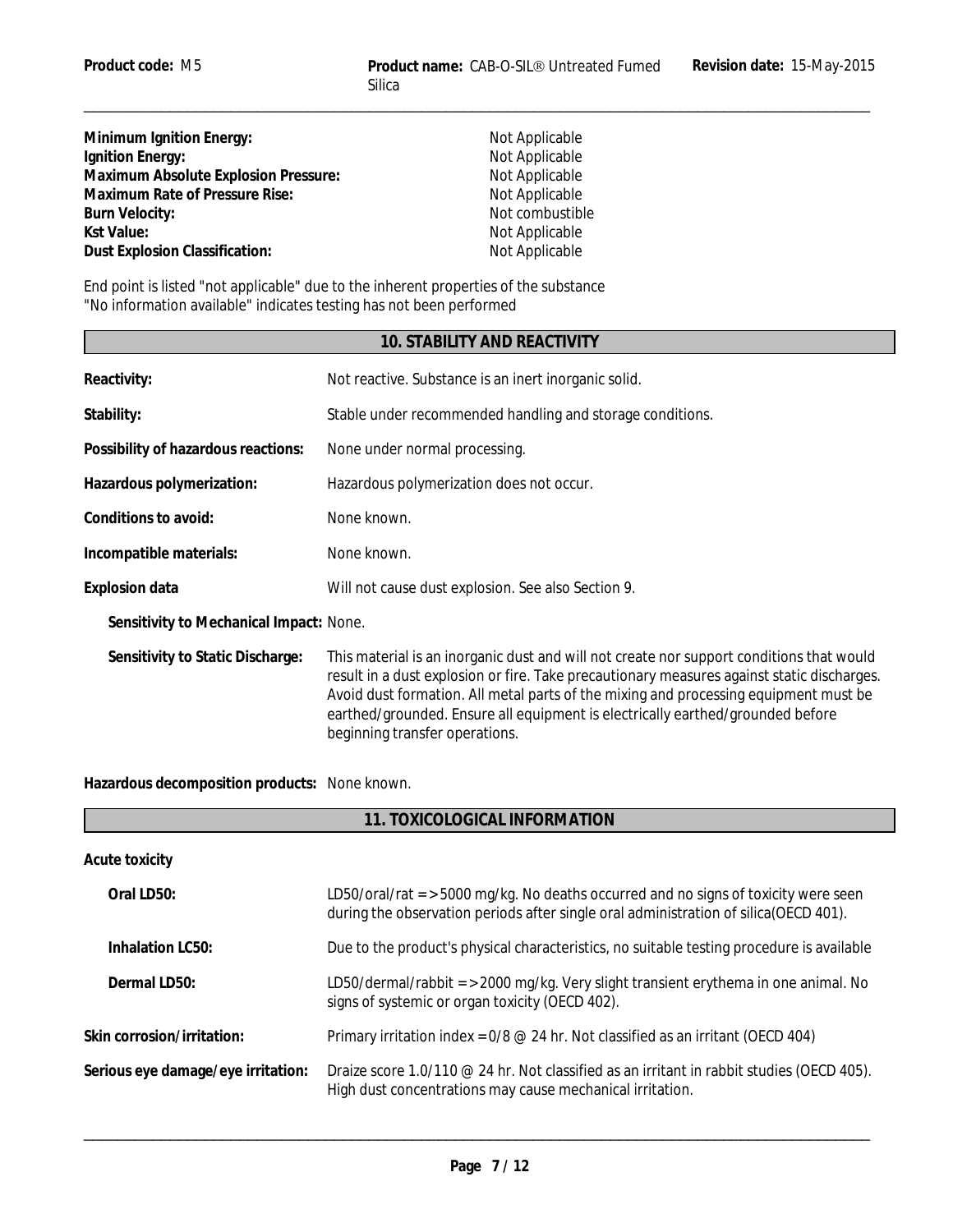| Product code: M5                                    | Revision date: 15-May-2015<br>Product name: CAB-O-SIL® Untreated Fumed<br>Silica                                                                                                                                                                                                                                                                                                                                                                                                         |
|-----------------------------------------------------|------------------------------------------------------------------------------------------------------------------------------------------------------------------------------------------------------------------------------------------------------------------------------------------------------------------------------------------------------------------------------------------------------------------------------------------------------------------------------------------|
| Sensitization:                                      | No experimental animal data are available. No cases of sensitization in humans have been<br>reported.                                                                                                                                                                                                                                                                                                                                                                                    |
| Mutagenicity:                                       | Not mutagenic in Ames test. Negative in the unscheduled DNA synthesis assay. Negative<br>in the chromosome aberration test in Chinese hamster ovary (CHO) cells.                                                                                                                                                                                                                                                                                                                         |
| Carcinogenicity:                                    | No evidence of carcinogenicity was observed in multiple animal species following<br>repeated oral or inhalation exposure to amorphous silica. Similarly, epidemiology studies<br>show no evidence of carcinogenicity in workers who manufacture amorphous silica.                                                                                                                                                                                                                        |
| Reproductive Toxicity:                              | No effects on reproductive organs or fetal development have been reported in animal<br>toxicity studies.                                                                                                                                                                                                                                                                                                                                                                                 |
| STOT - single exposure:                             | Based on available data, specific target organ toxicity is not expected after single oral,<br>single inhalation, or single dermal exposure.                                                                                                                                                                                                                                                                                                                                              |
| STOT - repeated exposure:                           | Repeated dose toxicity: oral (rat), 2 weeks to 6 months, no significant treatment-related<br>adverse effects at doses of up to 8% silica in the diet.<br>Repeated dose toxicity: inhalation (rat), 13 weeks, Lowest Observed Effect Level (LOEL) =<br>1.3 mg/m <sup>3</sup> based on mild reversible effects in the lungs.<br>Repeated dose toxicity: inhalation (rat), 90 days, LOEL = 1 mg/m <sup>3</sup> based on reversible<br>effects in the lungs and effects in the nasal cavity. |
|                                                     | Based on available data, a STOT-RE classification is not warranted.                                                                                                                                                                                                                                                                                                                                                                                                                      |
| Aspiration Hazard:                                  | Based on industrial experience and available data, no aspiration hazard is expected.                                                                                                                                                                                                                                                                                                                                                                                                     |
|                                                     | 12. ECOLOGICAL INFORMATION                                                                                                                                                                                                                                                                                                                                                                                                                                                               |
| <b>Aquatic Toxicity:</b>                            | Fish (Brachydanio rerio) LC50 (96 h): $> 10,000$ mg/l; (Method: OECD 203)<br>No acute toxicity to Daphnia with EL and EL <sub>50</sub> ranging from >1000 to 10,000 mg/L (OECD<br>202)                                                                                                                                                                                                                                                                                                   |
| ENVIRONMENTAL FATE<br>Persistence and degradability |                                                                                                                                                                                                                                                                                                                                                                                                                                                                                          |
|                                                     | The methods for determining biodegradability are not applicable to inorganic substances                                                                                                                                                                                                                                                                                                                                                                                                  |
| Bioaccumulation                                     | Not expected due to physicochemical properties of the substance.                                                                                                                                                                                                                                                                                                                                                                                                                         |
| Mobility:                                           | Not expected to migrate.                                                                                                                                                                                                                                                                                                                                                                                                                                                                 |
| Distribution to Environmental<br>Compartments:      | No information available.                                                                                                                                                                                                                                                                                                                                                                                                                                                                |

Other adverse effects: No information available.

# **13. DISPOSAL CONSIDERATIONS**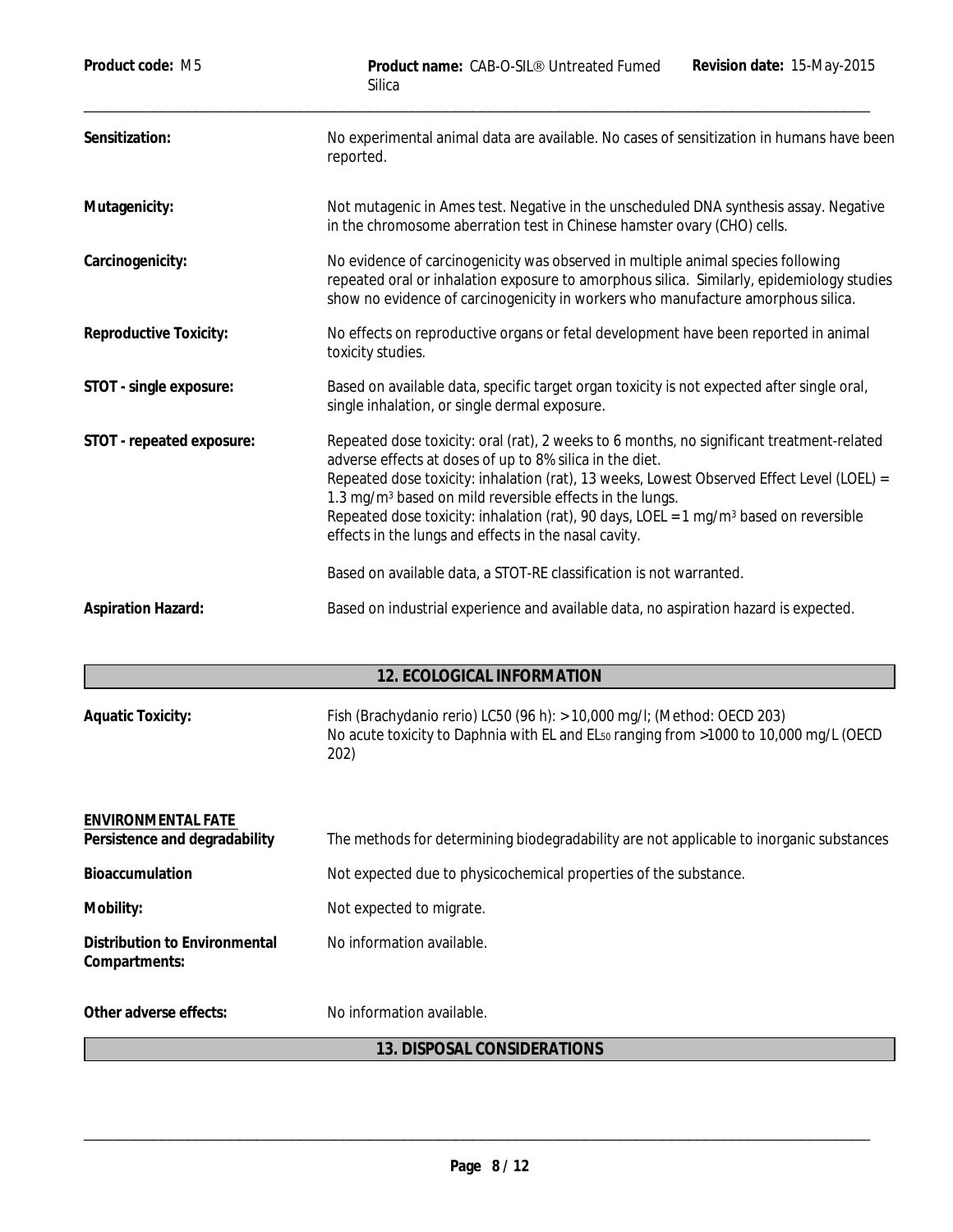Disclaimer: Information in this section pertains to the product as shipped in its intended composition as described in Section 3 of this MSDS. Contamination or processing may change waste characteristics and requirements. Regulations may also apply to empty containers, liners or rinsate. State/provincial and local regulations may be different from federal regulations.

**RCRA:** Unused product is not a hazardous waste under U.S. RCRA, 40 CFR 261.

**Disposal considerations:** Dispose in accordance with applicable legislations.

# **14. TRANSPORT INFORMATION**

# **DOT**

| UN/ID no             | Not regulated |
|----------------------|---------------|
| Proper Shipping Name | Not regulated |
| <b>Hazard Class</b>  | Not regulated |
| Packing group        | Not regulated |

# **ICAO (air)**

| UN/ID no             | Not regulated |
|----------------------|---------------|
| Proper Shipping Name | Not regulated |
| <b>Hazard Class</b>  | Not regulated |
| Packing group        | Not regulated |
|                      |               |

# **IATA**

| $UN/ID$ no           | Not regulated |
|----------------------|---------------|
| Proper Shipping Name | Not regulated |
| <b>Hazard Class</b>  | Not regulated |
| Packing group        | Not regulated |

# **IMDG**

| $UN/ID$ no           | Not regulated |
|----------------------|---------------|
| Proper Shipping Name | Not regulated |
| <b>Hazard Class</b>  | Not regulated |
| Packing group        | Not regulated |

# **RID**

| UN/ID no             | Not regulated |
|----------------------|---------------|
| Proper Shipping Name | Not regulated |
| <b>Hazard Class</b>  | Not regulated |
| Packing group        | Not regulated |

# **ADR**

| UN/ID no<br>Proper Shipping Name | Not regulated<br>Not regulated<br>$\sim$ |  |
|----------------------------------|------------------------------------------|--|
|                                  |                                          |  |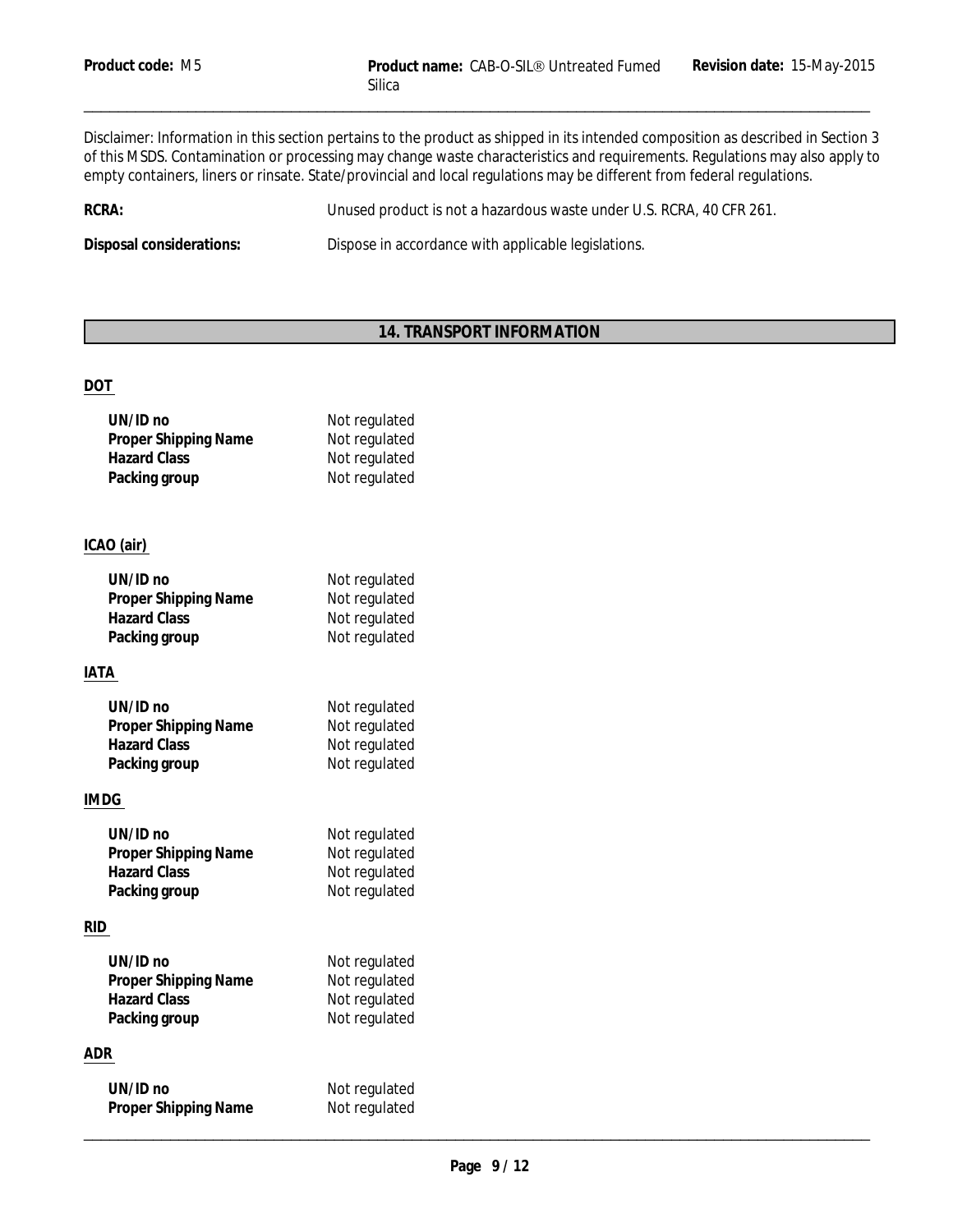Hazard Class Not regulated Packing group Not regulated

# **15. REGULATORY INFORMATION**

*\*Regulatory information is found under the general silica: CAS RN 7631-86-9, EINECS RN 231-545-4. Hazard Classification*

**United States - OSHA (29 CFR 1910.1200):** Not Hazardous **Mexico - NOM-018-STPS-2000:** Not hazardous

**Canada - WHMIS Classification (CPR, SOR/88-66):** Not controlled

This product has been classified in accordance with the hazard criteria of the Controlled Products Regulations and the M/SDS contains all the information required by the Controlled Products Regulations.

| Chemical name                                        | WHMIS<br>Ingredient Disclosure             |
|------------------------------------------------------|--------------------------------------------|
| Synthetic Amorphous, Pyrogenic Silica<br>112945-52-5 | General silica CAS RN 7631-86-9, is listed |

#### *International Inventories*

| TSCA - United States Toxic Substances Control Act Section 8(b) Inventory            | Complies |
|-------------------------------------------------------------------------------------|----------|
| DSL/NDSL - Canadian Domestic Substances List/Non-Domestic Substances List           | Complies |
| EINECS/ELINCS - European Inventory of Existing Chemical Substances/European List of | Complies |
| <b>Notified Chemical Substances</b>                                                 |          |
| <b>ENCS - Japan Existing and New Chemical Substances</b>                            | Complies |
| IECSC - China Inventory of Existing Chemical Substances                             | Complies |
| KECL - Korean Existing and Evaluated Chemical Substances                            | Complies |
| PICCS - Philippines Inventory of Chemicals and Chemical Substances                  | Complies |
| AICS - Australian Inventory of Chemical Substances                                  | Complies |
| NZIoC - New Zealand Inventory of Chemicals                                          | Complies |
| <b>TCSI - Taiwan Chemical Substance Inventory</b>                                   | Complies |

# *US Federal Regulations*

**TSCA Section 12(b) Export Regulations:**

This product does not contain any components that are subject to TSCA 12(b) Export Notification

#### **SARA Section 302 (40 CFR 355) Extremely Hazardous Substances:**

No components are listed as extremely hazardous substances under SARA Section 302.

#### **SARA 311/312 Hazard Categories**

| Acute Health Hazard               | NO. |
|-----------------------------------|-----|
| Chronic Health Hazard             | NO. |
| Fire hazard                       | NO. |
| Sudden release of pressure hazard | NO. |
| Reactive Hazard                   | NO. |

#### **SARA Section 313 (40 CFR 372) Toxics Release Inventory**

Does not contain any of the substances identified under Section 313 as toxic chemicals in excess of the de minimis concentrations necessary to be subject to the supplier notification requirements.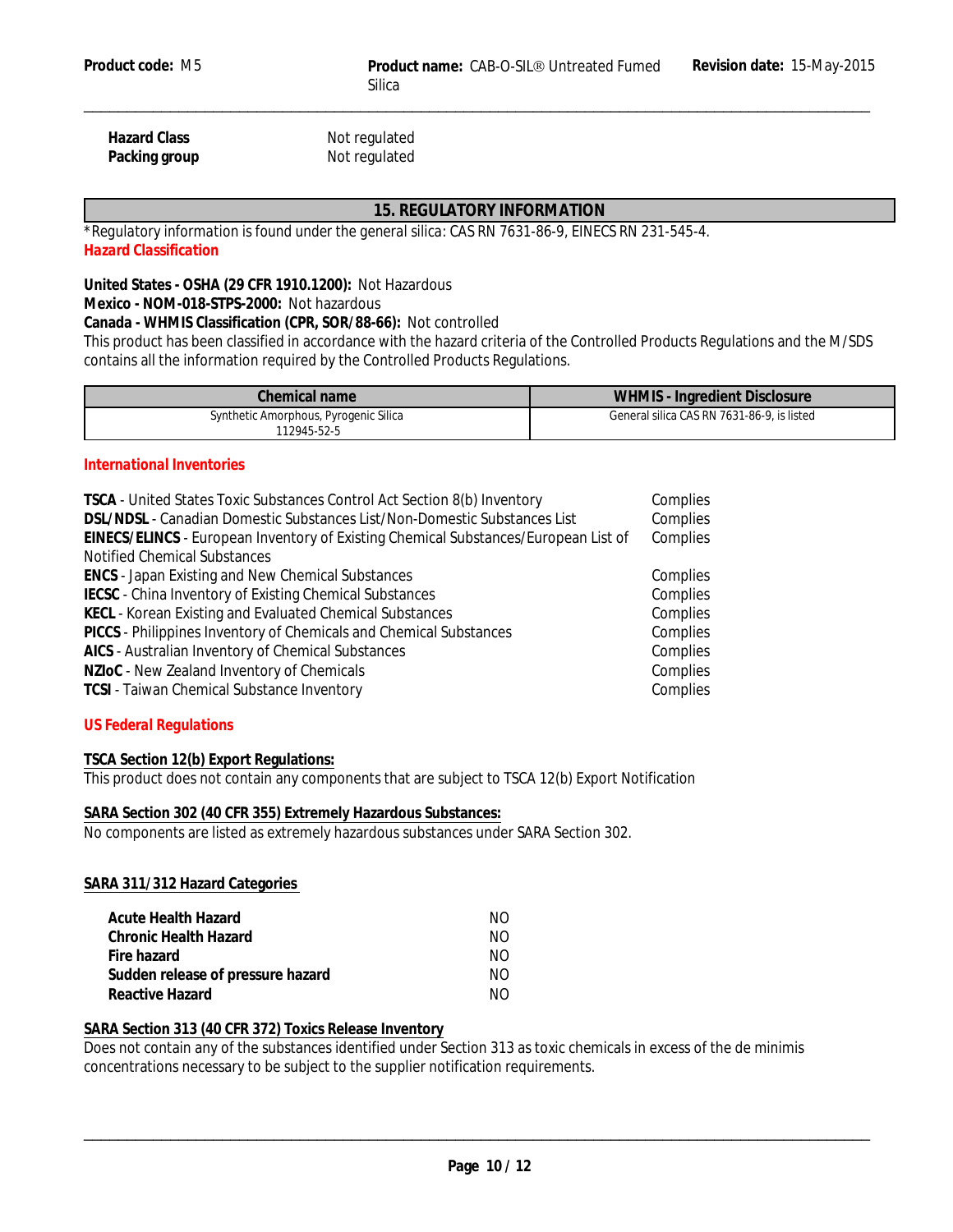# **Clean Air Act Amendments of 1990**

# **(CAA, Section 112, 40 CFR 82):**

This product does not contain any components listed as a Hazardous Air Pollutant, Flammable Substance, Toxic Substance, or Class 1 or 2 Ozone Depletor

#### **CWA (Clean Water Act)**

This product does not contain any substances regulated as pollutants pursuant to the Clean Water Act (40 CFR 122.21 and 40 CFR 122.42).

# **CERCLA**

This material, as supplied, does not contain any substances regulated as hazardous substances under the Comprehensive Environmental Response Compensation and Liability Act (CERCLA) (40 CFR 302) or the Superfund Amendments and Reauthorization Act (SARA) (40 CFR 355). There may be specific reporting requirements at the local, regional, or state level pertaining to releases of this material.

#### *US State Regulations*

#### **California Proposition 65**

This product does not contain any Proposition 65 chemicals.

#### *U.S. State Right-to-Know Regulations*

| Chemical name       | New Jersey | <b>Massachusetts</b> | Pennsylvania | Louisiana: |
|---------------------|------------|----------------------|--------------|------------|
| Silica<br>7631-86-9 |            |                      | $\cdots$     |            |

# **16. OTHER INFORMATION**

#### **Pharmaceutical Use:** Not recommended

#### **References:**

NIOSH Pocket Guide to Chemical Hazards, September 2005. "Silica, amorphous". DHHS (NIOSH) Publication No. 2005-149. National Technical Information Service, Springfield, VA. p. 277

**Contacts:**

| Cabot Corporation      | <b>Cabot Corporation</b> | Cabot GmbH    |
|------------------------|--------------------------|---------------|
| 700 E U.S. Highway 36  | 157 Concord Road         | Kronenstrass  |
| Tuscola, IL 61953-9643 | Billerica, MA 01821      | 79618 Rhein   |
| UNITED STATES          | UNITED STATES            | GERMANY       |
| Tel:1-217-253-3370     | Tel: 1-978-663-3455      | Tel (+49) 762 |
| Fax: 1-217-253-5530    | Fax: 1-978-670-6955      | Fax: (+49) 76 |
|                        |                          |               |

Cabot GmbH Kronenstrasse 2 79618 Rheinfelden GERMANY Tel (+49) 7623.707.0 Fax: (+49) 7623.707.530